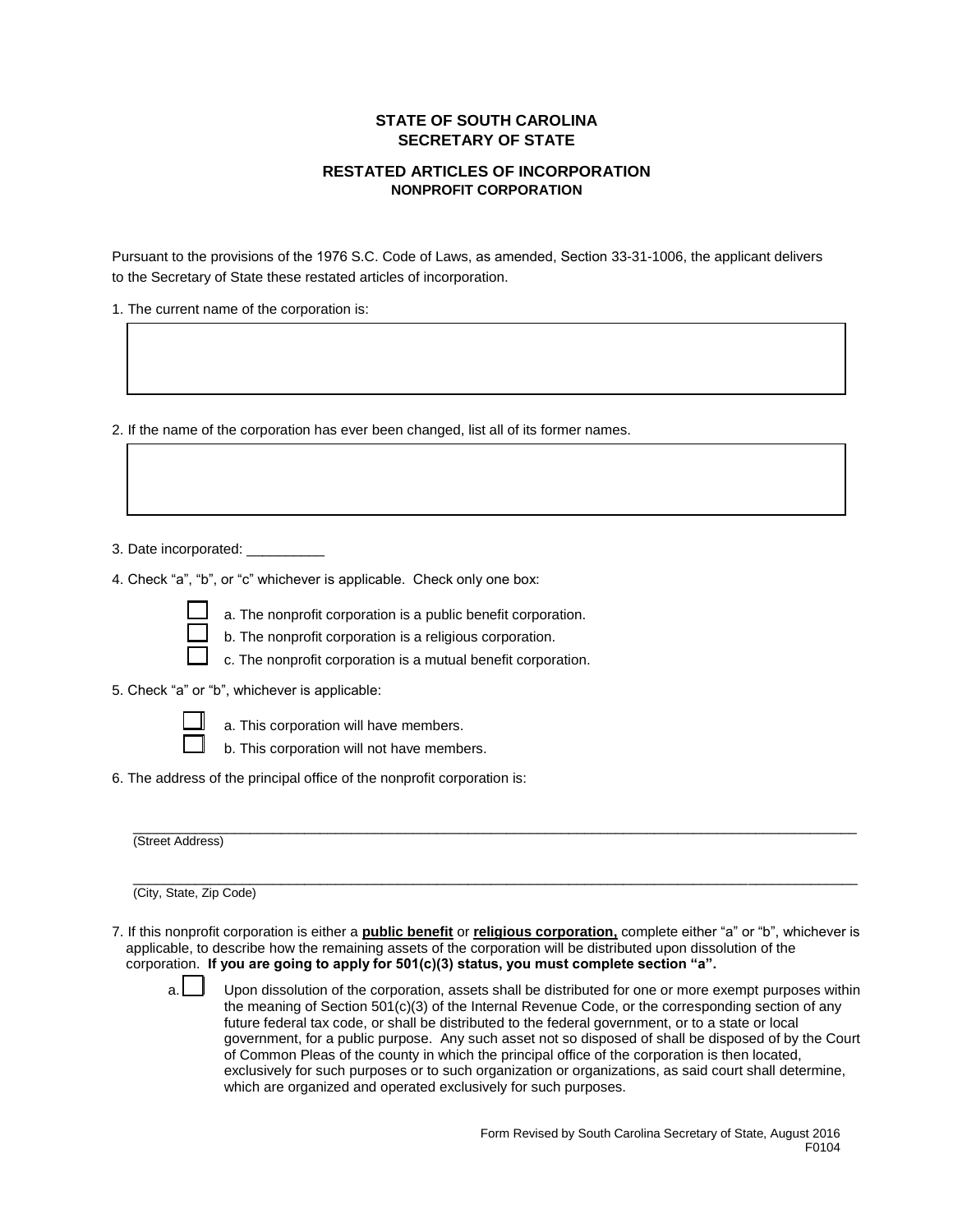Name of Corporation

|                                                                                                                                                                        |                                                                                                                                                                                                                                                                                                                                                           | If you choose to name a specific $501(c)(3)$ entity to which the assets should be distributed, please<br>indicate the name of the selected entity.                                                                                                                                            |  |  |  |  |  |
|------------------------------------------------------------------------------------------------------------------------------------------------------------------------|-----------------------------------------------------------------------------------------------------------------------------------------------------------------------------------------------------------------------------------------------------------------------------------------------------------------------------------------------------------|-----------------------------------------------------------------------------------------------------------------------------------------------------------------------------------------------------------------------------------------------------------------------------------------------|--|--|--|--|--|
|                                                                                                                                                                        |                                                                                                                                                                                                                                                                                                                                                           |                                                                                                                                                                                                                                                                                               |  |  |  |  |  |
| <b>OR</b>                                                                                                                                                              |                                                                                                                                                                                                                                                                                                                                                           |                                                                                                                                                                                                                                                                                               |  |  |  |  |  |
|                                                                                                                                                                        | b.                                                                                                                                                                                                                                                                                                                                                        | If the dissolved corporation is not described in Section 501(c)(3) of the Internal Revenue Code, upon<br>dissolution of the corporation, the assets shall be distributed to one or more public benefit or religious<br>corporations or to one or more of the entities described in (a) above. |  |  |  |  |  |
|                                                                                                                                                                        |                                                                                                                                                                                                                                                                                                                                                           | If you chose to name a specific public benefit corporation, religious corporation or $501(c)(3)$ entity to<br>which the assets should be distributed, please indicate the name of the selected entity.                                                                                        |  |  |  |  |  |
|                                                                                                                                                                        |                                                                                                                                                                                                                                                                                                                                                           |                                                                                                                                                                                                                                                                                               |  |  |  |  |  |
| 8.                                                                                                                                                                     | If the corporation is mutual benefit corporation, complete either "a" or "b", whichever is applicable, to describe<br>how the remaining assets of the corporation will be distributed upon dissolution of the corporation.                                                                                                                                |                                                                                                                                                                                                                                                                                               |  |  |  |  |  |
|                                                                                                                                                                        |                                                                                                                                                                                                                                                                                                                                                           | a. Upon dissolution of the mutual benefit corporation, the remaining assets shall be distributed to its<br>members, or if it has no members, to those persons to whom the corporation holds itself out as<br>benefiting or serving.                                                           |  |  |  |  |  |
|                                                                                                                                                                        |                                                                                                                                                                                                                                                                                                                                                           | b. Upon dissolution of the mutual benefit corporation, the remaining assets, consistent with the law,<br>shall be distributed to:                                                                                                                                                             |  |  |  |  |  |
|                                                                                                                                                                        |                                                                                                                                                                                                                                                                                                                                                           |                                                                                                                                                                                                                                                                                               |  |  |  |  |  |
|                                                                                                                                                                        |                                                                                                                                                                                                                                                                                                                                                           |                                                                                                                                                                                                                                                                                               |  |  |  |  |  |
| 9.1                                                                                                                                                                    | If this corporation is converting from either a public benefit or religious corporation into a mutual benefit<br>corporation, mark this paragraph #9 which certifies that a notice, including a copy of the proposed amendment,<br>was delivered to the South Carolina Attorney General at least twenty days before the consummation of the<br>amendment. |                                                                                                                                                                                                                                                                                               |  |  |  |  |  |
| 10. The optional provisions which the corporation elects to include in the restated articles of incorporation are as<br>follows [See S.C. code of Laws §33-31-202(c)]. |                                                                                                                                                                                                                                                                                                                                                           |                                                                                                                                                                                                                                                                                               |  |  |  |  |  |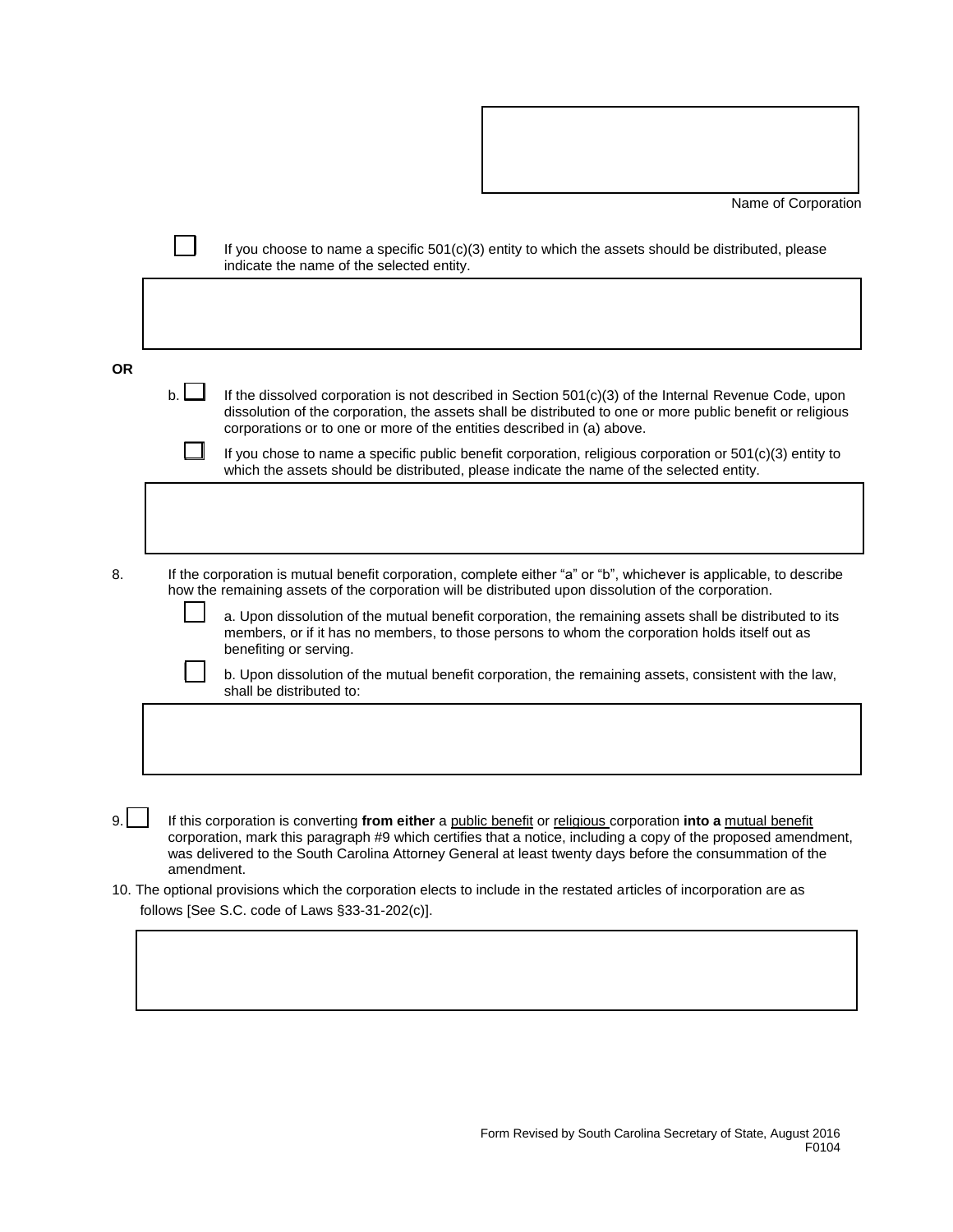Name of Corporation

11. Each director of the nonprofit corporation must sign the restated articles of incorporation.

| (Name)                                    |                                                                        |                                                                   |                                                                                                                                                                                                                                                                                                                                                                                                                                                                                                                                                                                                                                                                                                                                                                                                       |                                       |         |                                                                                                                     |
|-------------------------------------------|------------------------------------------------------------------------|-------------------------------------------------------------------|-------------------------------------------------------------------------------------------------------------------------------------------------------------------------------------------------------------------------------------------------------------------------------------------------------------------------------------------------------------------------------------------------------------------------------------------------------------------------------------------------------------------------------------------------------------------------------------------------------------------------------------------------------------------------------------------------------------------------------------------------------------------------------------------------------|---------------------------------------|---------|---------------------------------------------------------------------------------------------------------------------|
| (Signature of Director)                   |                                                                        |                                                                   |                                                                                                                                                                                                                                                                                                                                                                                                                                                                                                                                                                                                                                                                                                                                                                                                       |                                       |         |                                                                                                                     |
| (Name)                                    |                                                                        |                                                                   |                                                                                                                                                                                                                                                                                                                                                                                                                                                                                                                                                                                                                                                                                                                                                                                                       |                                       |         |                                                                                                                     |
| (Signature of Director)                   |                                                                        |                                                                   |                                                                                                                                                                                                                                                                                                                                                                                                                                                                                                                                                                                                                                                                                                                                                                                                       |                                       |         |                                                                                                                     |
| (Name)                                    |                                                                        |                                                                   |                                                                                                                                                                                                                                                                                                                                                                                                                                                                                                                                                                                                                                                                                                                                                                                                       |                                       |         |                                                                                                                     |
| (Signature of Director)                   |                                                                        |                                                                   |                                                                                                                                                                                                                                                                                                                                                                                                                                                                                                                                                                                                                                                                                                                                                                                                       |                                       |         |                                                                                                                     |
|                                           |                                                                        |                                                                   | <b>Certificate Accompanying the Restated Articles of Incorporation</b>                                                                                                                                                                                                                                                                                                                                                                                                                                                                                                                                                                                                                                                                                                                                |                                       |         |                                                                                                                     |
| 12.<br>a.<br>Jь.                          | Check either box A or B.<br>members as required.<br>was not obtained.) |                                                                   | The attached restated articles of incorporation do not contain any amendments to the corporation's<br>articles of incorporation. The restated articles have been approved by the board of directors or<br>The attached restated articles of incorporation contain one or more amendments to the corporation's<br>articles of incorporation and the amendments have been approved as required (Check Box i, ii or iii<br>below depending on the type of approval that was required.)<br>By checking this paragraph, the applicant represents that (a) approval of the amendment by<br>the members was not required and (b) the amendment was approved by a sufficient vote of the board<br>of directors. (Do not check this paragraph if member vote was required or if the required vote of directors |                                       |         |                                                                                                                     |
|                                           |                                                                        |                                                                   | By checking this paragraph, the applicant represents that the approval of the members was<br>required to adopt the amendment(s). If you check box ii you must complete the information below.                                                                                                                                                                                                                                                                                                                                                                                                                                                                                                                                                                                                         |                                       |         |                                                                                                                     |
| Designation<br>(Classes of<br>Membership) | Number of<br>Memberships<br>Outstanding                                | Number of<br><b>Votes Entitled</b><br>to be Cast by<br>Each Class | Number of Votes<br>of Each Class<br>Voting                                                                                                                                                                                                                                                                                                                                                                                                                                                                                                                                                                                                                                                                                                                                                            | Number of<br>Votes Cast*<br>For -AND- | Against | Complete one of the following as appropriate:<br><b>Total Number</b><br>of Undisputed<br>Votes Cast for<br>Approval |
|                                           |                                                                        |                                                                   |                                                                                                                                                                                                                                                                                                                                                                                                                                                                                                                                                                                                                                                                                                                                                                                                       |                                       |         |                                                                                                                     |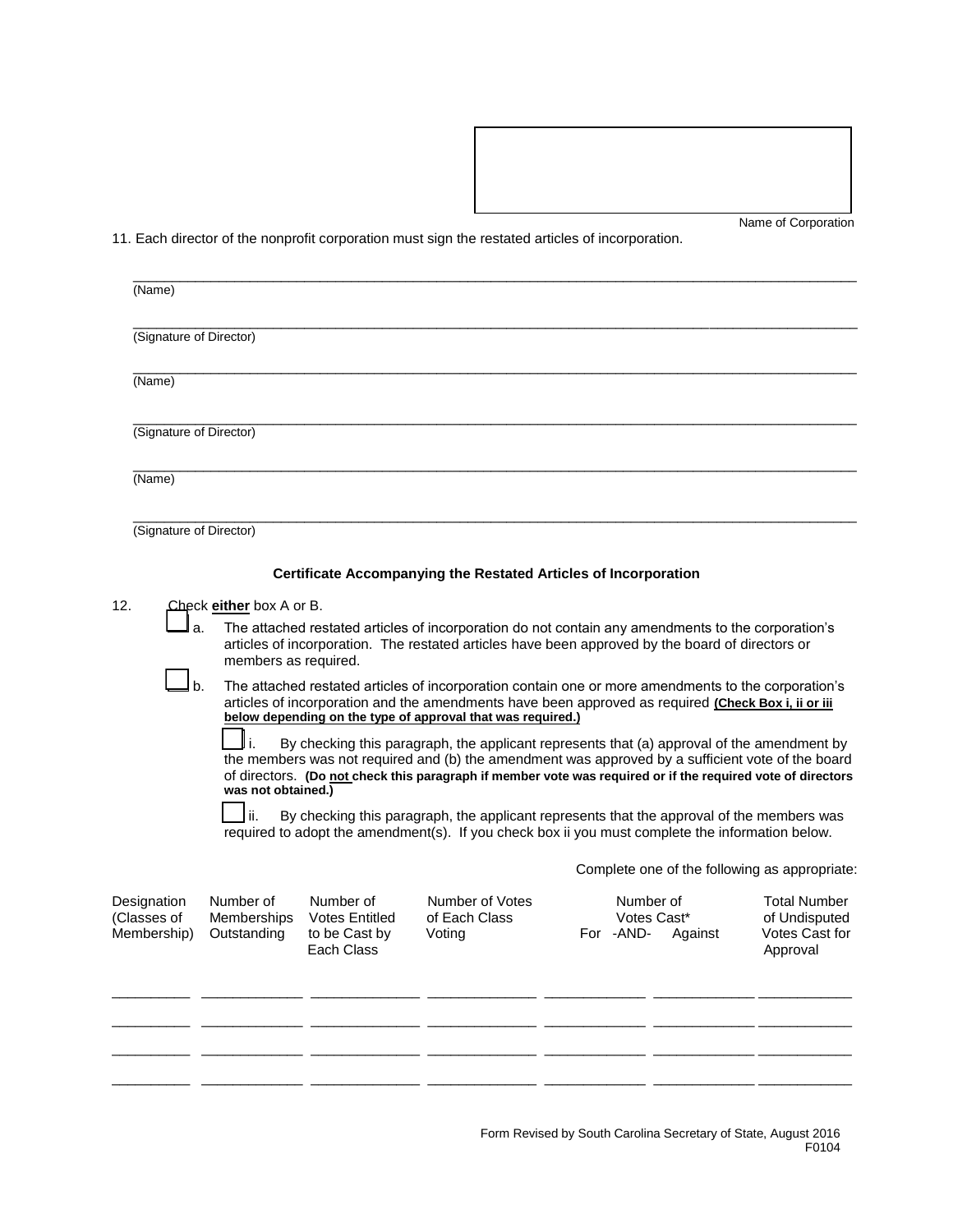

Name of Corporation

 $\perp$ iii. By checking this paragraph, the applicant represents the approval of the restatement by some person or persons other than the members, the board, or the incorporators is required pursuant to S.C. Code of Laws §33-31-1030, and that the approval was obtained. **(Do not mark paragraph iii if neither of these statements is true).** 

Specify (a) the text of every amendment adopted and (b) the date each amendment was adopted. Please attach additional pages if the space on this form is not sufficient.

The date the amendment was adopted: \_\_\_\_\_

13. If the amendment provides for an exchange, reclassification, or cancellation of memberships, provisions for implementing the amendment must be set forth here if provisions are not contained in the amendment itself:

14. Unless a delayed date is specified, this application shall be filed upon acceptance for filing by the Secretary of State [See Section 33-31-123(b) of the 1976 S.C. Code of Laws, as amended]. \_\_

 $\overline{a}$  , and the state of the state of the state of the state of the state of the state of the state of the state of the state of the state of the state of the state of the state of the state of the state of the state o

 $\overline{a}$  , and the state of the state of the state of the state of the state of the state of the state of the state of the state of the state of the state of the state of the state of the state of the state of the state o

 $\overline{a}$  , and the state of the state of the state of the state of the state of the state of the state of the state of the state of the state of the state of the state of the state of the state of the state of the state o

Date \_\_\_\_\_\_\_\_\_\_\_\_

Name of Corporation:

(**Signature of Officer**)

(Type or Print Name)

(Office)